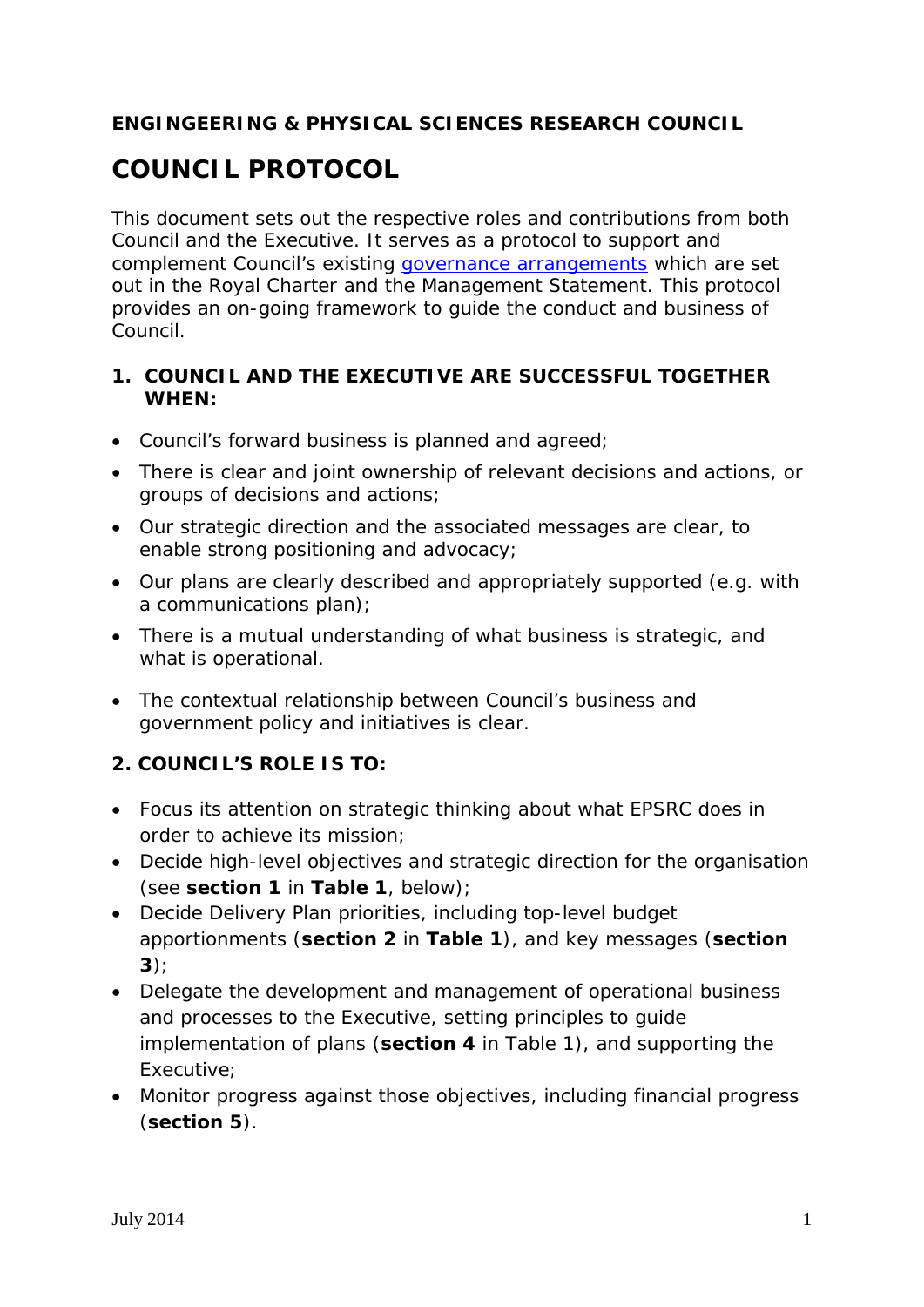• Achieve the appropriate balances between expert and generalist view, noting that members do not represent their organisation but are representative of the broad EPS stakeholder base.

#### **3. THE EXECUTIVE UNDERTAKES TO:**

- i) Lead on the day-to-day operation of the organisation;
- ii) Provide the ongoing policy development input, and inspiration, to advance the mission, drawing on, and engaging with, its stakeholder communities, including the commissioning of strategic advice (SAN, SATs;
- iii) Raise with Council when a clear decision is required, indicating potential actions, risks and consequences;
- iv) Provide sufficient, complete, relevant and timely information to enable effective decision-making;
- v) Record and implement Council decisions;
- vi) Report regularly on the progress of plans against objectives,
- vii) Support Council's effectiveness both collectively and individually, including appropriate meeting support, induction, and briefings;
- viii) Keep Council informed of developments between meetings in a timely and informative way.

#### **4. INDIVIDUAL COUNCIL MEMBERS AGREE TO:**

- i) Attend meetings;
- ii) Actively engage with the business, and the concerns of the organisation, its employees and culture;
- iii) Seek information from the Executive to ensure they are fully briefed;
- iv) Be candid with peers and with the Executive, asking appropriate questions;
- v) Seek a Board culture of accountability, and diversity of viewpoint;
- vi) Actively engage in understanding, building and improving the culture of both the whole organisation and the Board itself;
- vii) Advocate on behalf of the community EPSRC sponsors and of EPSRC itself.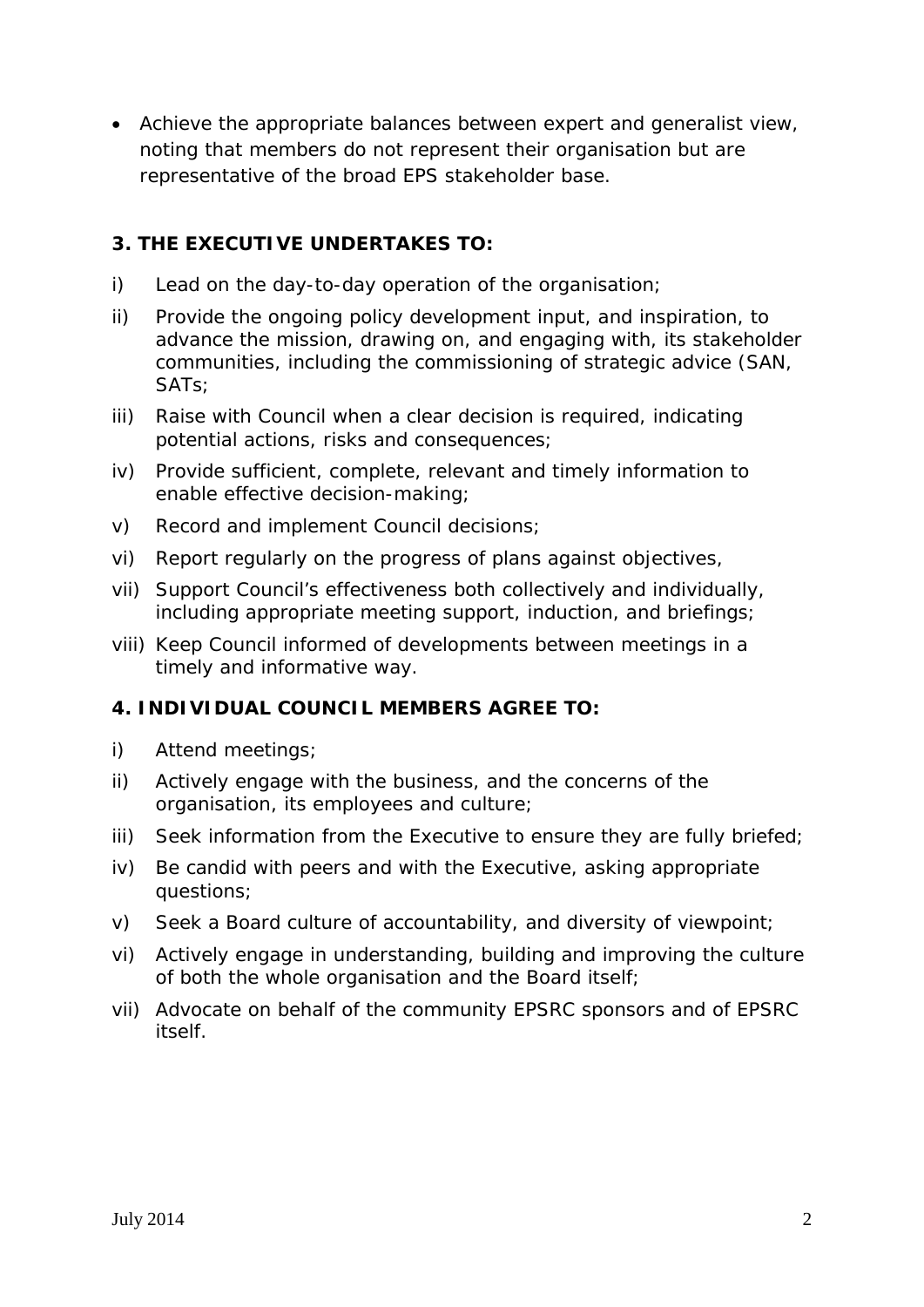## **Table 1: Illustrative Examples of Council and Executive Functions**

| <b>COUNCIL:</b><br><b>STRATEGIC DIRECTION &amp;</b><br><b>RELATED DECISIONS</b>                                                                                                                                                                                                                                                                                                                                                                          | <b>EXECUTIVE:</b><br><b>OPERATIONAL</b>                                                                                                                                                                                                                                                                                     |
|----------------------------------------------------------------------------------------------------------------------------------------------------------------------------------------------------------------------------------------------------------------------------------------------------------------------------------------------------------------------------------------------------------------------------------------------------------|-----------------------------------------------------------------------------------------------------------------------------------------------------------------------------------------------------------------------------------------------------------------------------------------------------------------------------|
| 1. Decisions on strategy:<br>Articulation of the top-level<br>strategy and sign-off of the<br>Strategic Plan.<br>Promotion/advocacy of the top-<br>level messages.                                                                                                                                                                                                                                                                                       | Provision of relevant input<br>$\bullet$<br>information such as contextual<br>background, stakeholder<br>perspectives (incl government),<br>KPI <sub>s</sub> .<br>Drafting of the Strategic Plan.<br>$\bullet$<br>Provision of briefings on key<br>messages.                                                                |
| 2. Decisions on the top-level<br>apportionment of budgets e.g:<br>What apportionments are<br>required to enable clear linkage<br>of financial plans to strategy?<br>Which research themes should<br>have a designated budget &<br>apportionment between them?<br>Balance between Capability &<br>$\bullet$<br>Challenge themes;<br>Balance between research,<br>$\bullet$<br>training, and fellowships;<br>Balance between doctoral<br>training schemes. | Development of options analysis.<br>$\bullet$<br>Development of options for<br>$\bullet$<br>themes.<br>Management of theme<br>$\bullet$<br>development with other RCs,<br>government, including brigading<br>of community perspectives and<br>influence.<br>Definition and implementation of<br>$\bullet$<br>theme content. |
| 3. Decisions on Delivery Plan:<br>Direction on the key priorities,<br>messages, and presentation of<br>the Delivery Plan.<br>Sign off the Delivery Plan &<br>scorecard.                                                                                                                                                                                                                                                                                  | Drafting of the Delivery Plan;<br>Day-to-day implementation of<br>Plans, including definition of<br>theme content such as call<br>specifications, management of<br>peer review process, research<br>and training portfolio<br>management.                                                                                   |